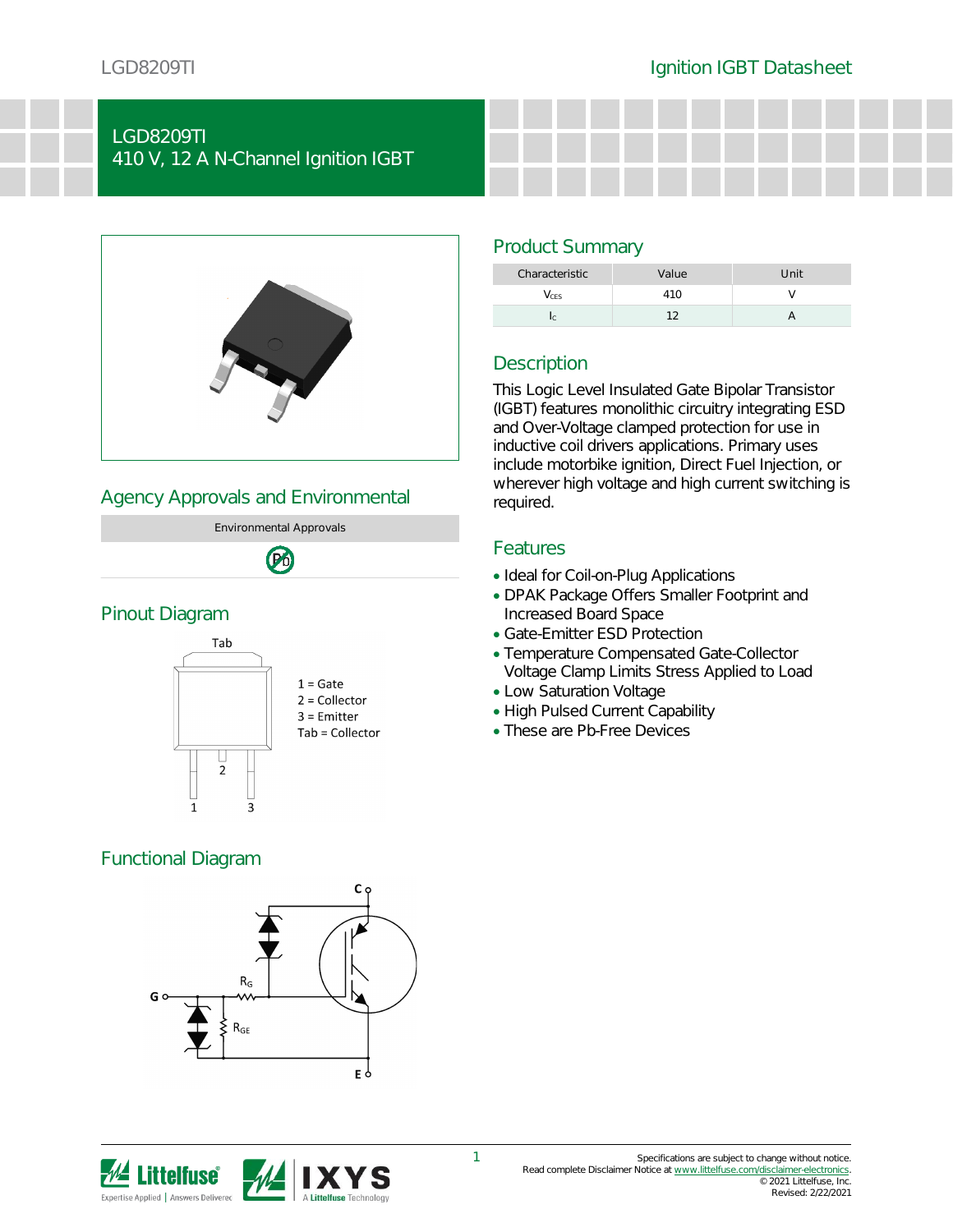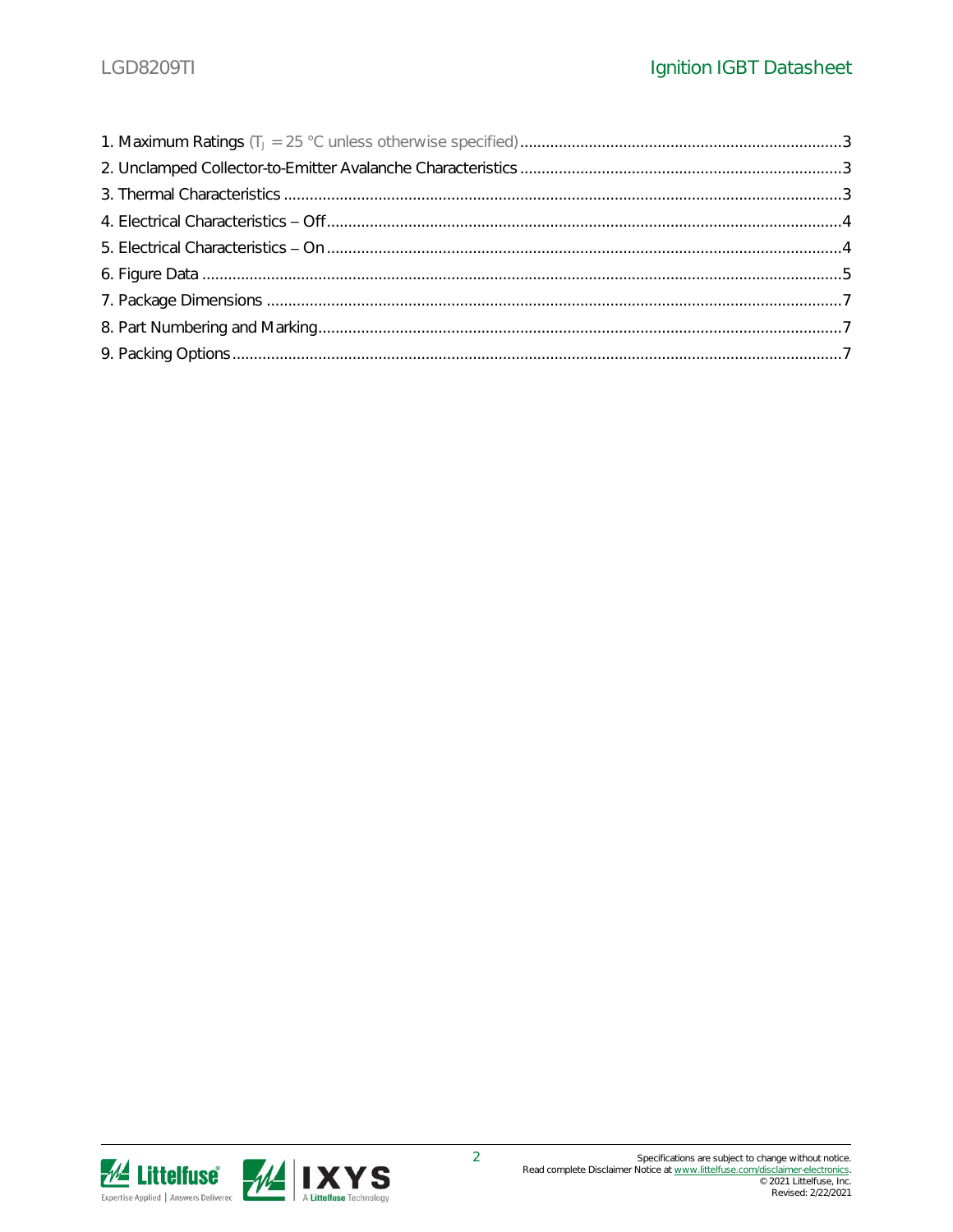### 1. Maximum Ratings (TJ = 25 °C unless otherwise specified)

| Characteristic                          | Conditions                     | Symbol                  | Value           | Unit         |
|-----------------------------------------|--------------------------------|-------------------------|-----------------|--------------|
| Collector-Emitter Voltage               | $\overline{\phantom{a}}$       | <b>V</b> <sub>CES</sub> | 445             | $V_{DC}$     |
| Collector-Gate Voltage                  | $\overline{\phantom{a}}$       | $V_{CER}$               | 445             | $V_{DC}$     |
| Gate-Emitter Voltage                    |                                | $V_{GE}$                | 15              | $V_{DC}$     |
| Collector Current - Continuous          |                                |                         | 12              | $A_{DC}$     |
| Collector Current - Pulsed              | $T_c = 25 °C$                  | $I_{\rm C}$             | 30              | $A_{AC}$     |
| ESD - Human Body Model                  | $R = 1500 \Omega$ , C = 100 pF | <b>ESD</b>              | 8.0             | kV           |
| <b>FSD</b> - Machine Model              | $R = 0 \Omega$ , $C = 200 pF$  |                         | 800             | $\vee$       |
|                                         | $T_c = 25 °C$                  | P <sub>D</sub>          | 94              | W            |
| <b>Total Power Dissipation</b>          | Derating for $> 25$ °C         |                         | 0.63            | W/°C         |
| Operating and Storage Temperature Range |                                | $T_J$ , $T_{sta}$       | $-55$ to $+175$ | $^{\circ}$ C |

### 2. Unclamped Collector-to-Emitter Avalanche Characteristics

| Characteristic                                                                                                                  | Svmbol | Value | Unit |  |  |  |
|---------------------------------------------------------------------------------------------------------------------------------|--------|-------|------|--|--|--|
| Single Pulse Collector-to-Emitter Avalanche Energy                                                                              |        |       |      |  |  |  |
| $V_{\text{cc}}$ = 50 V, $V_{\text{GE}}$ = 5.0 V, $P_{\text{k}}I_{\text{L}}$ = 7.4 A, L = 10 mH, Starting T <sub>J</sub> = 25 °C |        | 274   | m.   |  |  |  |

### 3. Thermal Characteristics

| Characteristic                                                                | Symbol    | Value | Unit           |
|-------------------------------------------------------------------------------|-----------|-------|----------------|
| Thermal Resistance, Junction to Case                                          | $R_{AIC}$ |       | °C/W           |
| Thermal Resistance, Junction to Ambient (DPAK) <sup>1</sup>                   | $R_{AJA}$ | 105   | °C/W           |
| Maximum Lead Temperature for Soldering Purposes, 1/8" from case for 5 seconds |           | 275   | $\circ$ $\cap$ |

Footnote 1: When surface mounted to an FR4 board using the minimum recommended pad size

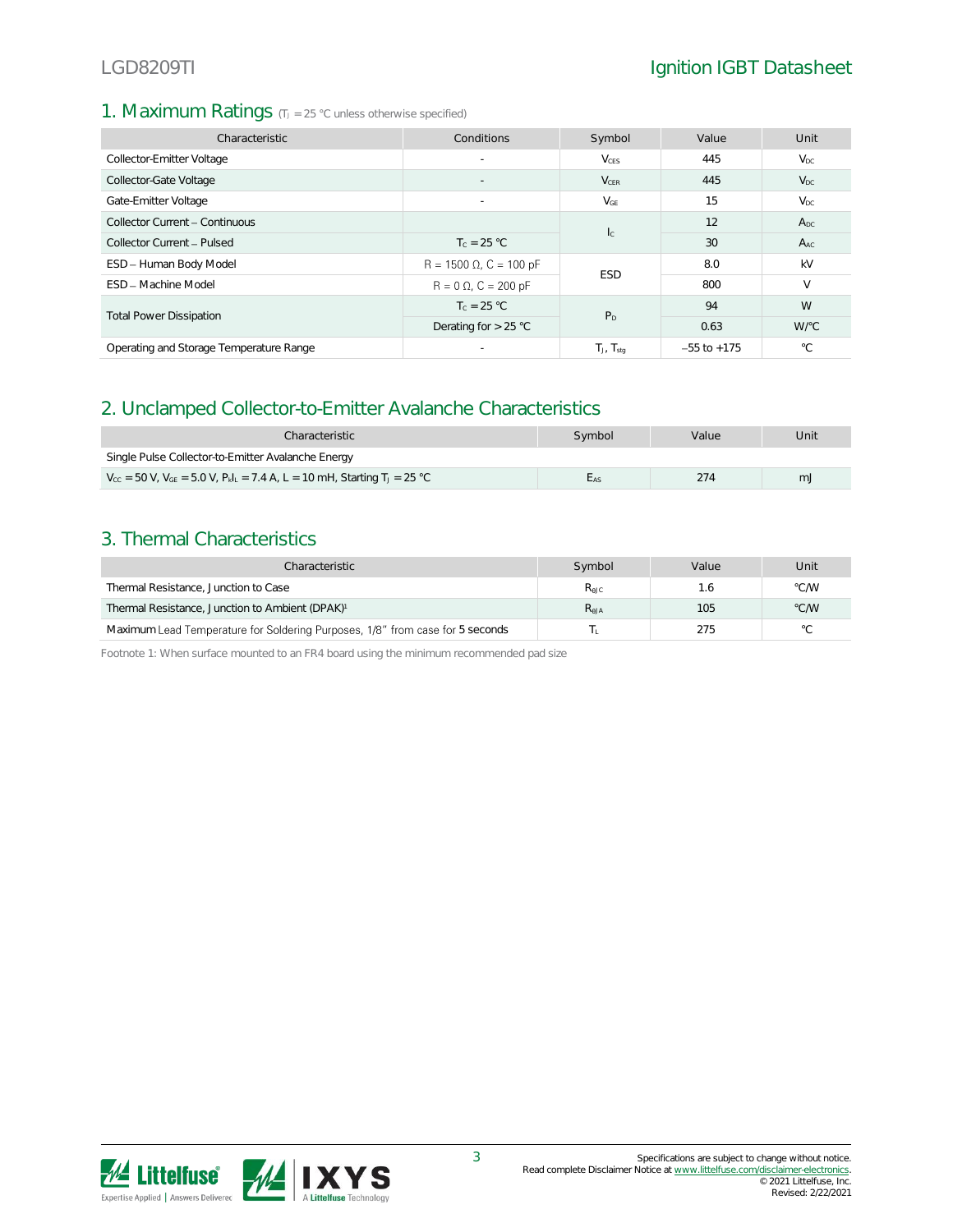# 4. Electrical Characteristics - Off

|                                              | Conditions              |                                  |                          | Value                       |      |        | Unit            |
|----------------------------------------------|-------------------------|----------------------------------|--------------------------|-----------------------------|------|--------|-----------------|
| Characteristic                               | Symbol                  |                                  | Temperature              | <b>Min</b>                  | Typ  | Max    |                 |
| Collector-Emitter Clamp Voltage              | <b>BV<sub>CES</sub></b> | $I_c = 2.0$ mA                   | $T_1 = -40$ °C to 150 °C | 380                         | 410  | 435    | $V_{DC}$        |
|                                              |                         | $I_c = 10 \text{ mA}$            |                          | 340                         | 420  | 445    |                 |
|                                              |                         |                                  | $T_1 = 25 °C$            | $\mathbf{r}$                | 1.0  | 25     |                 |
| Zero Gate Voltage Collector Current          | c <sub>FS</sub>         | $V_{CE}$ = 350 V, $V_{GE}$ = 0 V | $T_J = 150 °C$           | $\sim$                      | 9.0  | 50     | $\mu A_{DC}$    |
|                                              |                         |                                  | $T_1 = -40 °C$           |                             | 0.5  | 15     |                 |
| Reverse Collector-Emitter Leakage<br>Current | <b>IFCS</b>             | $V_{CE} = -24 V$                 | $T_1 = 25 °C$            | $\sim$                      | 0.5  | 1.0    | mA              |
|                                              |                         |                                  | $T_J = 150 °C$           | $\mathcal{L}^{\mathcal{L}}$ | 10   | 30     |                 |
|                                              |                         |                                  | $T_1 = -40 °C$           |                             | 0.05 | 0.5    |                 |
|                                              | $BV_{CES(R)}$           | $I_c = -75$ mA                   | $T_J = 25 °C$            | 26                          | 33   | 38     |                 |
| Reverse Collector-Emitter Clamp<br>Voltage   |                         |                                  | $T_J = 150 °C$           | 29                          | 36   | 41     | V <sub>DC</sub> |
|                                              |                         |                                  | $T_1 = -40 °C$           | 24                          | 32   | 36     |                 |
| Gate-Emitter Clamp Voltage                   | $BV_{GES}$              | $I_G = 5.0 \text{ mA}$           | $T_1 = -40$ °C to 150 °C | 10                          | 13   | 16     | $V_{DC}$        |
| Gate-Emitter Leakage Current                 | $I_{\text{GES}}$        | $V_{GE}$ = 10 V                  | $T_1 = -40$ °C to 150 °C | 380                         | 635  | 1000   | $\mu A_{DC}$    |
| <b>Gate Resistor</b>                         | R <sub>G</sub>          |                                  | $T_1 = -40$ °C to 150 °C | $\sim$                      | 70   | $\sim$ | $\Omega$        |
| Gate-Emitter Resistor                        | R <sub>GE</sub>         |                                  | $T_1 = -40$ °C to 150 °C | 10                          | 16   | 26     | $k\Omega$       |

# 5. Electrical Characteristics - On

|                                                 | Symbol<br>Characteristic<br>Conditions | Temperature                          | Value                    |                          |                | Unit                     |             |
|-------------------------------------------------|----------------------------------------|--------------------------------------|--------------------------|--------------------------|----------------|--------------------------|-------------|
|                                                 |                                        |                                      |                          | <b>Min</b>               | Typ            | Max                      |             |
|                                                 | V <sub>GE(th)</sub>                    | $I_c = 1.0$ mA,<br>$V_{GF} = V_{CF}$ | $T_1 = 25 °C$            | 1.0                      | 1.42           | 2.0                      |             |
| Gate Threshold Voltage                          |                                        |                                      | $T_1 = 150 °C$           | 0.7                      | 0.95           | 1.5                      | $V_{DC}$    |
|                                                 |                                        |                                      | $T_1 = -40 °C$           | 1.1                      | 1.62           | 2.2                      |             |
| Threshold Temperature Coefficient<br>(Negative) | $\sim$                                 | $\sim$                               | $\overline{\phantom{a}}$ | $\overline{\phantom{a}}$ | 3.5            | $\overline{\phantom{a}}$ | $mV$ °C     |
| Collector-Emitter On-Voltage <sup>2</sup>       | $V_{CE(on)}$                           | $c = 6.0$ A, $V_{GF} = 4.0$ V        | $T_1 = 25 °C$            | 0.8                      | 1.45           | 2.0                      | $V_{DC}$    |
|                                                 |                                        |                                      | $T_J = 150 °C$           | 0.85                     | 1.44           | 1.85                     |             |
|                                                 |                                        |                                      | $T_1 = -40 °C$           | 1.0                      | 1.5            | 1.95                     |             |
|                                                 |                                        | $I_c = 10$ A, $V_{CF} = 4.5$ V       | $T_1 = 25 °C$            | 1.1                      | 1.79           | 2.3                      |             |
|                                                 |                                        |                                      | $T_1 = 150 °C$           | 1.2                      | 1.9            | 2.2                      |             |
|                                                 |                                        |                                      |                          |                          | $T_1 = -40 °C$ | 1.3                      | 1.77        |
| Forward Transconductance                        | qfs                                    | $V_{CE} = 5.0 V, IC = 6.0 A$         | $T_1 = -40$ °C to 150 °C | 5.0                      | 14             | 30                       | <b>Mhos</b> |

Footnote 2: Pulse Test: Pulse Width  $\leq 300$  µs, Duty Cycle  $\leq 2\%$ 

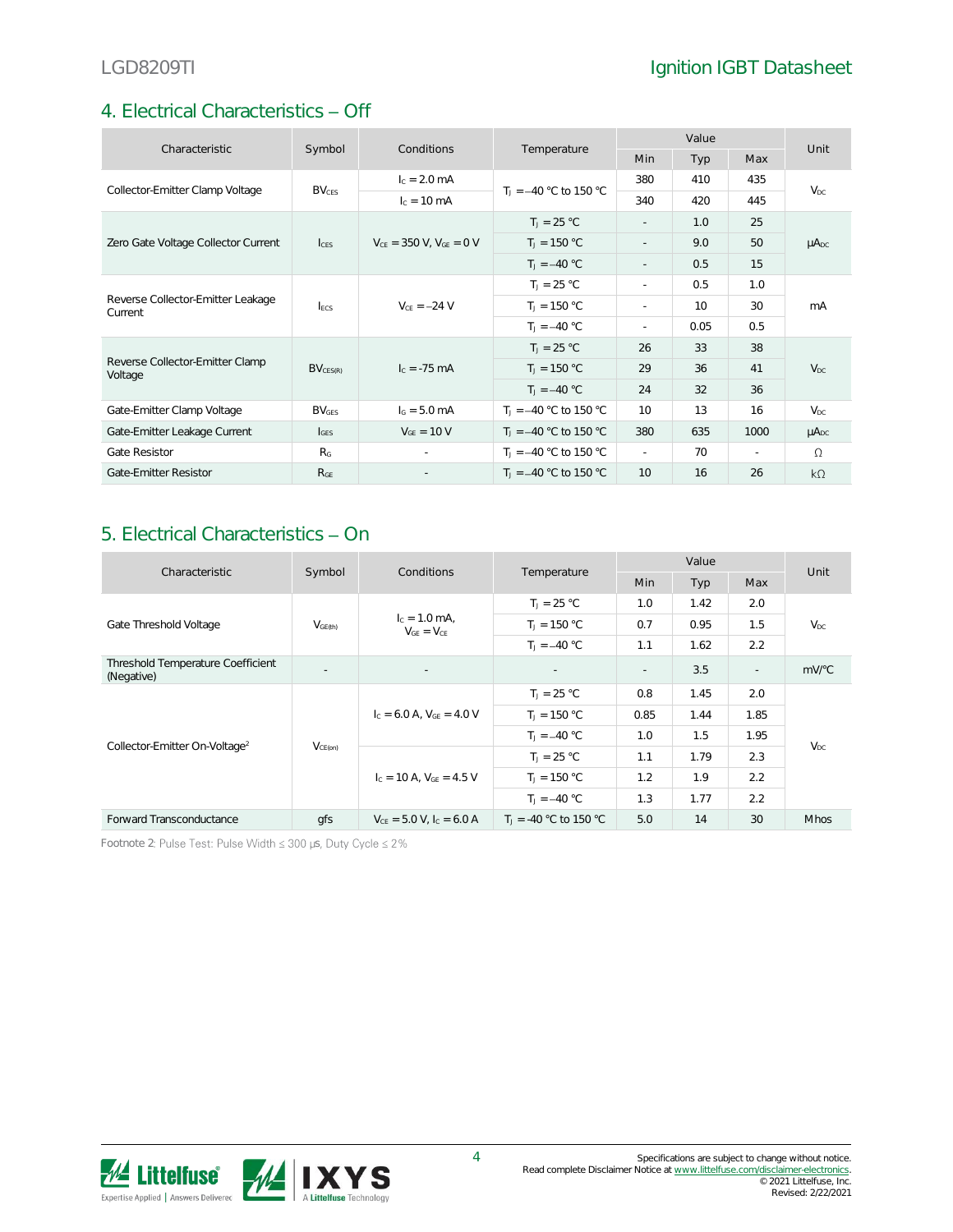# 6. Figure Data

Figure 1. Output Characteristics ( $T_J = 25 \text{ °C}$ ) Figure 2. Output Characteristics ( $T_J = -40 \text{ °C}$ )



### Figure 3. Output Characteristics (T<sub>J</sub> = 150 °C) Figure 4. Transfer Characteristics



# Figure 5. Collector-to-Emitter Saturation Voltage vs. Junction







### Figure 6. Collector-to-Emitter Voltage vs. Gate-to-Emitter Voltage

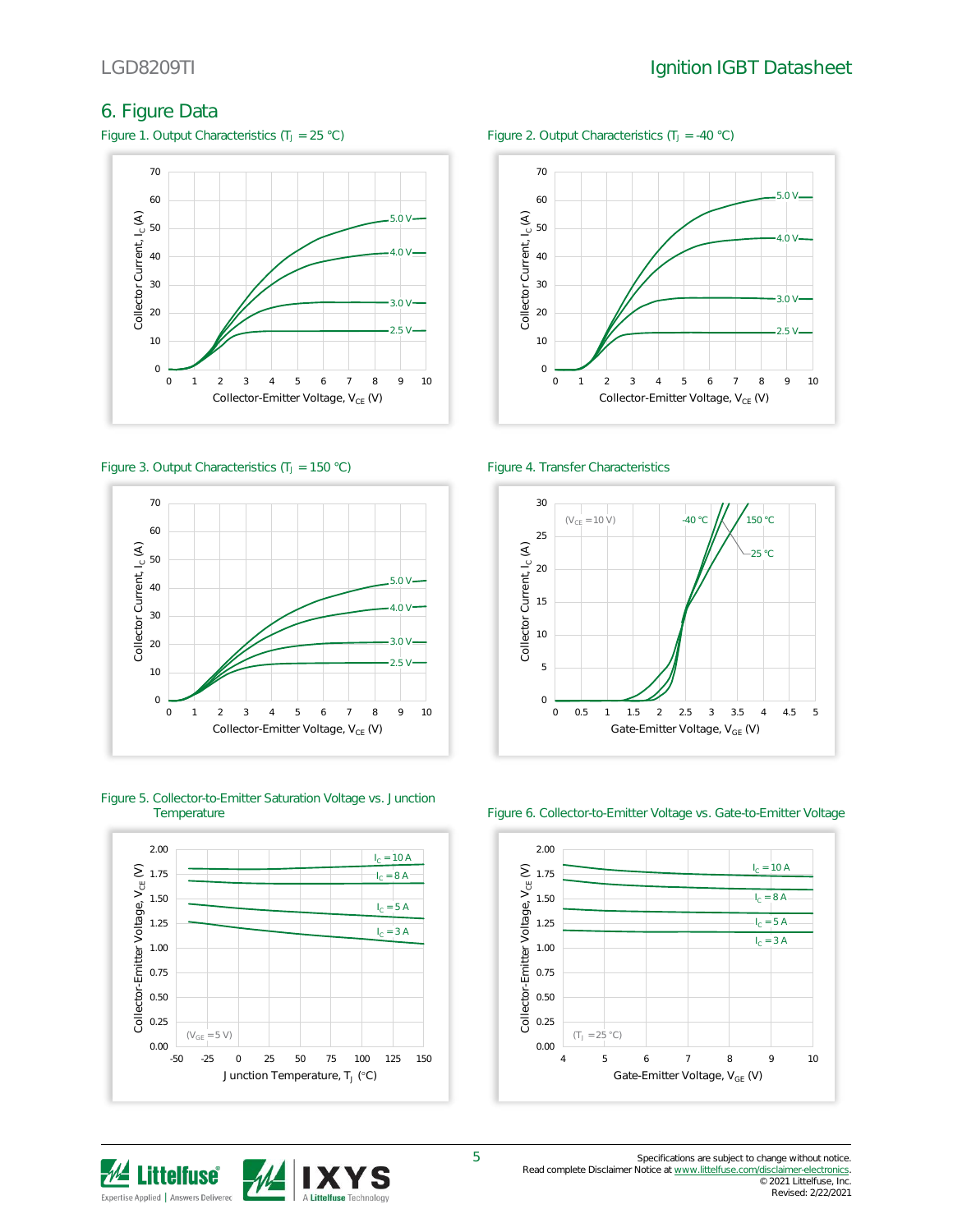## LGD8209TI Ignition IGBT Datasheet

### Figure 7. Collector-to-Emitter Voltage vs. Gate-to-Emitter Voltage Figure 8. Gate Threshold Voltage vs. Junction Temperature